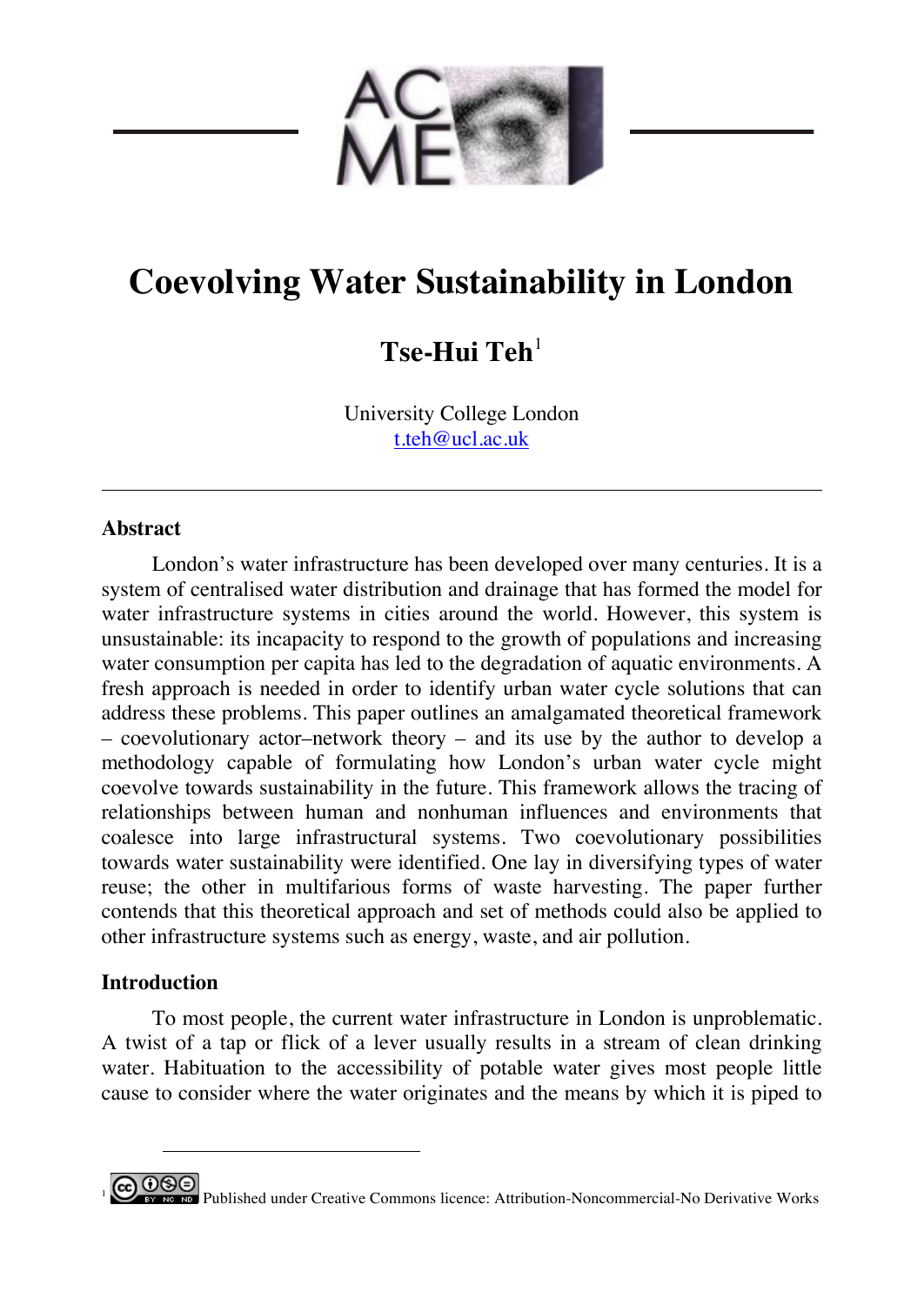municipal areas. Questions arise as to the extent to which the current system of water delivery damages the environment and retains the capacity for sufficient future provision. These are issues that preoccupy specialists concerned with sustainable water use: how can we change the existing infrastructure to ensure water sufficiency for people and preserve the environment?

The official monitor of United Kingdom ecologies, the United Kingdom Environment Agency, has determined that the nation's existing water infrastructure causes damage to aquatic environments. The majority of London's water derives from nearby rivers, which constitute an over-abstracted water source (Environment Agency, 2006). Over-abstraction is when the amount of water removed from the environment for human use damages ecologies that also depend on this water source. These unsustainable levels of water abstraction are projected to increase due to population growth (Greater London Authority, 2009) and altered rainfall patterns caused by climate change (Environment Agency, 2009; World Wildlife Fund -UK, 2009), causing more damaging effects in the future.

It is imperative to investigate how this infrastructure can be altered in order to form sustainable urban water cycles – cycles that enable greater water availability for the environment as well as for human consumers. To explore these possibilities, this paper proposes a set of methods developed from the novel theoretical approach of coevolutionary actor–network theory in order to link everyday actions with broad infrastructural change.

The paper first describes this new method of research and why it is necessary in resolving problems of sustainability and capacity. It then summarises the methods and the process of applying these methods to a research case study conducted in the lower Lea River Basin in east London during 2009–12, before outlining the major findings. It concludes with reflections concerning the use of this theoretical framework to explore other types of infrastructural change.

## *Limits to Centralised Large Scale Water Infrastructure*

For most people the paradigmatic model of water infrastructure is a centralised large scale, pressurized pipe network of water distribution and a gravity pipe network of drainage designed by engineers. It is comprised of municipal reservoirs, water treatment, distributed through pressurized pipes and pumps with the purpose of standardising water quality and pressure. Used water is discharged into another network of pipes that aim to drain water away rapidly. This model was developed mainly in the nineteenth century (Goubert, 1986; Jones, 2013). The underlying presumption is that the ideal form of this water infrastructure provides the same access to the same type of water to all people at all times. This is the type of infrastructure that currently serves the inhabitants of London (Thames Water, 2007).

Centralised large scale water infrastructure has been critiqued by a range of disciplines, including engineering, ecology, geography and sociology, because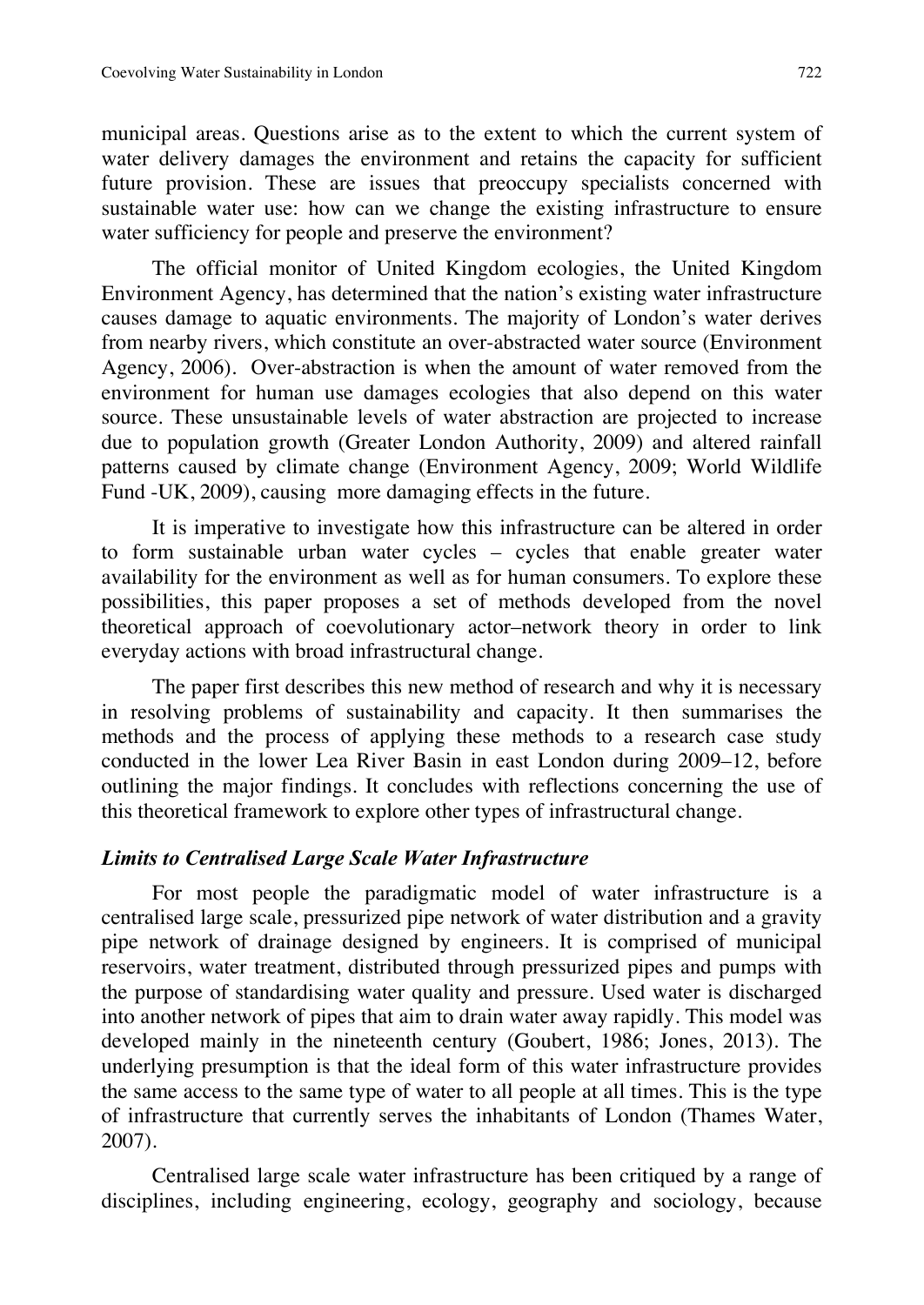while it appears reasonable to expect the uninterrupted provision of water to all people, the enduring difficulty lies in sourcing sufficient volumes of water in changing rainfall conditions, fluctuating groundwater tables, growing populations, increasing per capita water use, and degrading ecological health. Local environments may at first maintain an adequate amount of water for the population, but as a population or per capita water consumption increases, then local aquatic ecosystems are damaged by over-abstraction. This is the current situation in London (Environment Agency, 2006) and many other places in the world (Barlow and Clarke, 2002; Gleick *et al*., 2006; UNEP, 2007). The attempt to maintain the ideal of uninterrupted water supply in the context of increasing water usage creates an ongoing need to identify and exploit new water sources. By abstracting water from farther afield or by using more energy intensive, water polluting operations such as desalination technology, this search vastly expands the scope of environmental damage. A further limit to large scale centralised water infrastructure is imposed by the material resources needed to implement the pipes, pumps and reservoirs that create the water infrastructure and the energy to keep the systems functioning. The recent critiques are unusual because they all move beyond their disciplinary foci to show that water infrastructures are an entanglement between both human and nonhuman elements.

Engineers initially approached the limits of water to serve this infrastructure by developing more water sources. As these water sources became exhausted or too costly to procure, engineers shifted from the search for new water sources and the consequential environmental damage to advocating water demand management (Butler and Memon, 2006). The engineering approach to including people typically concentrates on creating technologies to restrict water use: low-flow shower heads, low-flush toilets, flow-restricted faucets, and so on. While this helps to reduce water consumption, it does not fundamentally shift the expectation of people for endless supplies of potable water.

The limits of large scale water infrastructures were broached by ecologists because of the damage caused to aquatic ecologies. The different types of damage required the inclusion of humans and the implications of their cultural uses of water to be considered part of the ecosystem (Alberti, 2008; Marzluff *et al*., 2008; Pickett *et al*., 2001; Robbins and Sharp, 2008). While these studies include humans as a major factor in ecosystems, ecologists frequently allow the assumption that preurban conditions are more ecologically sound than urban conditions to determine research approaches, thereby discounting the need to conceive of urban water cycles that could avoid environmental damage.

Human geographers traditionally developed an urban political ecology approach as a means of interpreting the relationship between different types of water provision and their distribution (Graham and Marvin, 2001; Heynen, Kaika, and Swyngedouw, 2006). This approach relies mainly on David Harvey's Marxist interpretation of how capitalism influences the organisation of political power and urban space (Harvey, 1989; 2006) to explain the inequality of water distribution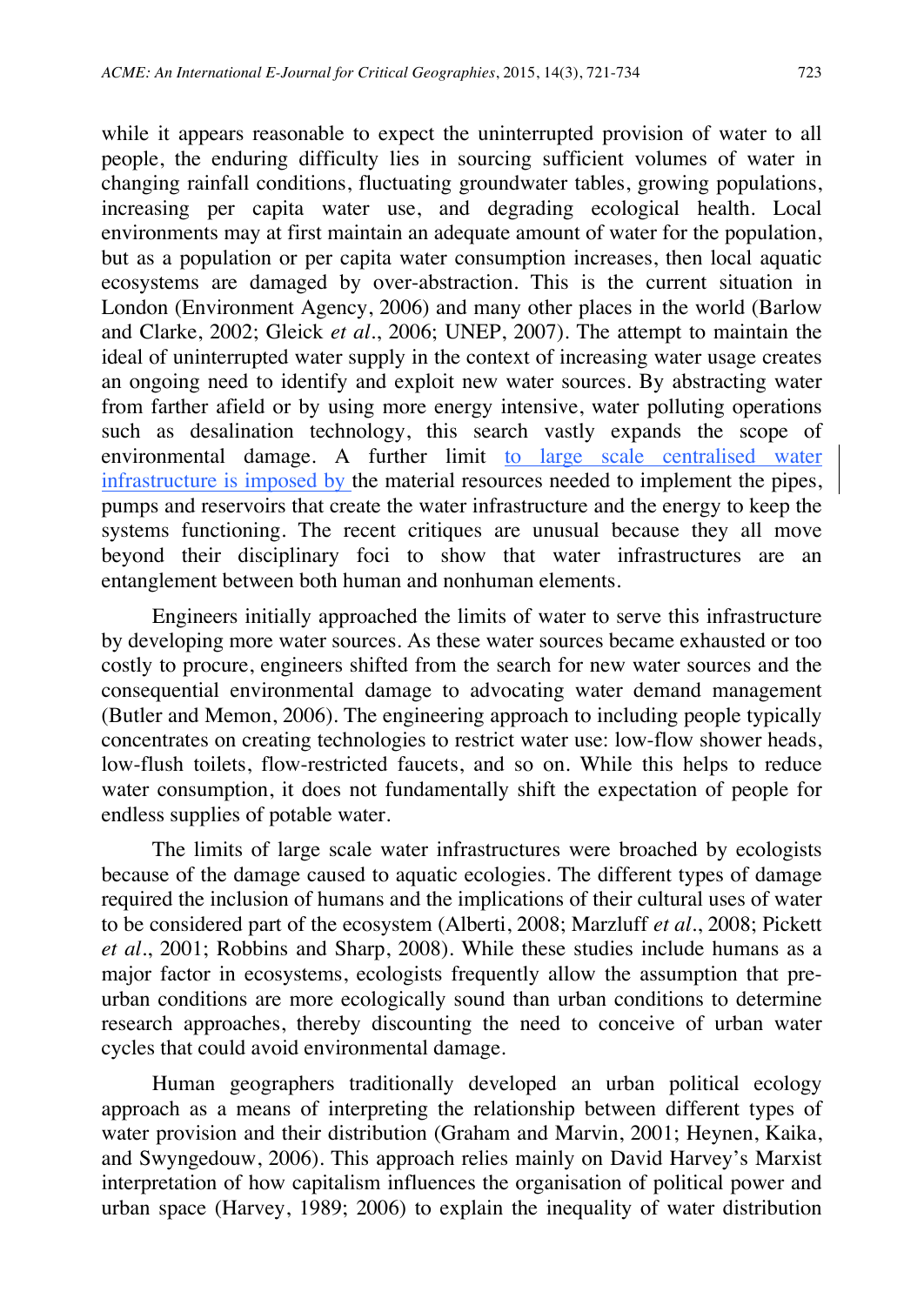seen most starkly in the global south. This approach concentrates on the structure of social organisation as a means of considering inequality; as such the impact of ecological and infrastructural systems are normally only regarded as a passive background to the function of social and political systems. This approach does not challenge the assumption that the fairest water infrastructure is a monolithic system that serves every person in the same way, as its anthropocentrism disregards the extent to which local ecological and material limits influence sustainable models of water distribution.

Innovations in human geography have involved attempts to develop new conceptualisations of the link between nature and humans in urban water cycles. Swyngedouw (1999; 2004) uses the ecological metaphor of metabolism to conceive of water as alternately natural prior to abstraction, social as it is used by people, and again natural when it is discarded. This idea begins to articulate the relationship between people and ecologies. Also emphasising the links between people and nature, Gandy (2005) invokes the metaphor of the cyborg – an organism composed of both natural and synthetic elements – to illuminate the symbiotic relationships of humans and nature through resource use by industrial mechanisms such as pipes and pumps. These new conceptualisations show the importance of identifying these relationsips to explain how and why particular types of water infrastructures exist, but humans remain dominant over water and technologies. These metaphors also lack specificity in relating particular water ecologies with water technologies and practices.

The specificities of the relationships between technologies and practices of water use in centralised large scale water infrastructures have been better analysed by sociologists researching their subject in terms of socio-technical systems (Geels, 2005; Shove, 2004; Allon and Sofoulis, 2006).They determined that the cultural practices of water usage are dependent on particular forms of infrastructure and technology. In other words, sociologists have revealed that the type and extent of technology incorporation in a given society is significant in determining how and why water is used in particular ways. Furthermore, culturally specific conceptions of water, water practices and water technologies coevolved over long periods of time, such that it is extremely difficult to ascertain which factor is causative of changes to a water system, with the function of each factor dependent on many others. Although challenging, this approach nonetheless opens the possibility of identifying shifts within the relationships that create the current urban water cycle – shifts that may result in the overall alteration of a given water system. The set of relationships included in socio-technical systems by definition excludes the effects beyond these two elements. The ecological effects, or the equity of water distribution are not addressed within this framework.

All of the abovementioned innovative approaches demonstrate the efficacy of moving beyond core disciplinary boundaries in order to include previously unconsidered factors. However, due to the epistemic dominance of each discipline's core concern, each approach has been predisposed to prioritising either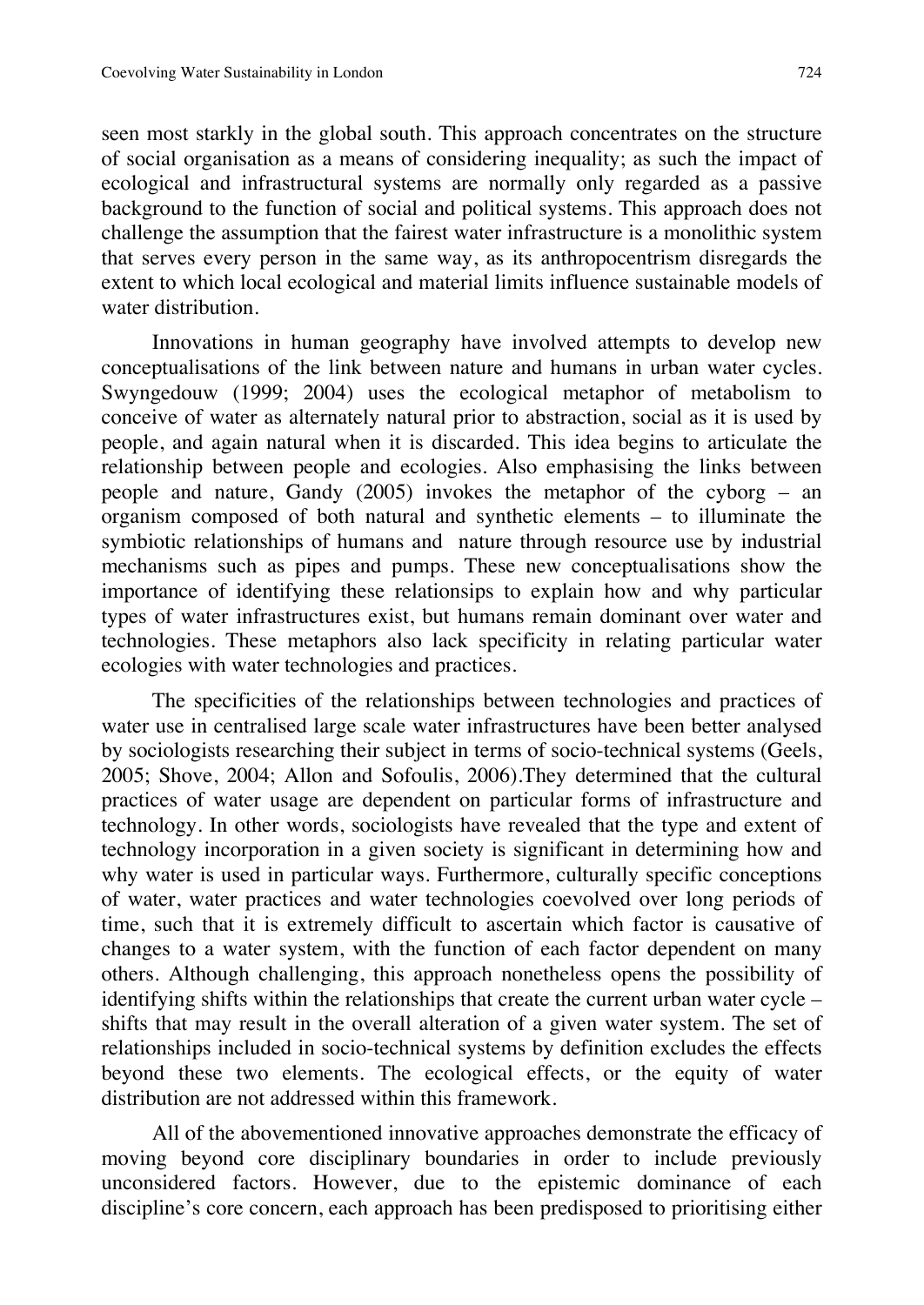human or nonhuman issues. The way each aspect can be considered primary by different disciplines implies that they can be considered to have equal importance. An epistemology is needed that incorporates an extra-disciplinary perspective and is also successful in amalgamating societal and natural concerns in order to understand how these phenomena are related to each other to form the urban water cycle. This will enable researchers to identify a process of change that could lead to an equitable distribution of water to humans and nonhumans throughout both natural and constructed environments.

## **A Coevolutionary Actor–Network Theory Framework**

Actor–network theory has as its primary idea that all phenomena are constituted through a symmetrical relationship between human and nonhuman elements (Latour, 2005; Law, 2004). This creates a flat ontology in which humans and nonhumans relate to each other equally, which enables the combination of all the different insights about water infrastructure and the urban water cycle while attentively circumventing disciplinary preoccupations favouring either humans or nonhumans. Sociological adaptation of the biological model of coevolution introduces the concept that trajectories of change commonly arise from existing network relations. By combining actor–network theory with coevolutionary theory, water infrastructure research is able to develop by investigating existing network relations that create urban water cycles and ascertaining how these may change in the future.

Actor–network theory has been developing for over thirty years, originating in Science and Technology Studies, where it was first used to understand how scientific knowledge was formed and technological innovations invented (Callon, 1986; Latour, 1987; Law and Callon, 1988). It is a relational theory in which all objects in the world are composed symmetrically of human and nonhuman relations; our perception of things in the world is limited to those that we have found ways to recognise, and this recognition requires both a world out there to perceive and a human to perceive it. This ontology results in an epistemological stance that concentrates on investigating the relationships between humans and nonhumans that brings phenomena into being. This emphasises that all knowledge is anthropocentric, but equally that the cultural structure of knowledge is formed from the material world surrounding humankind (Latour, 1993; Latour, 2005; Law and Hassard, 1999). Power is regarded as a function of relations distributed throughout the network, whereby network-created phenomena can be affected by any actant; that is, any entity, cognisant or otherwise, has the capacity to affect the relational network, causing it to alter (Callon, 1986; Law and Callon, 1988).

The actor–network theory (ANT) approach has been used to understand many different water infrastructures – from the large-scale systems of water provision in Paris and Istanbul (Dinckal, 2008; Latour and Hermant, 2006), to the bush pumps of Zimbabwe (de Laet and Mol, 2000) and the taming of the Rhine river for navigation and trade (Disco, 2008). ANT analyses of these phenomena are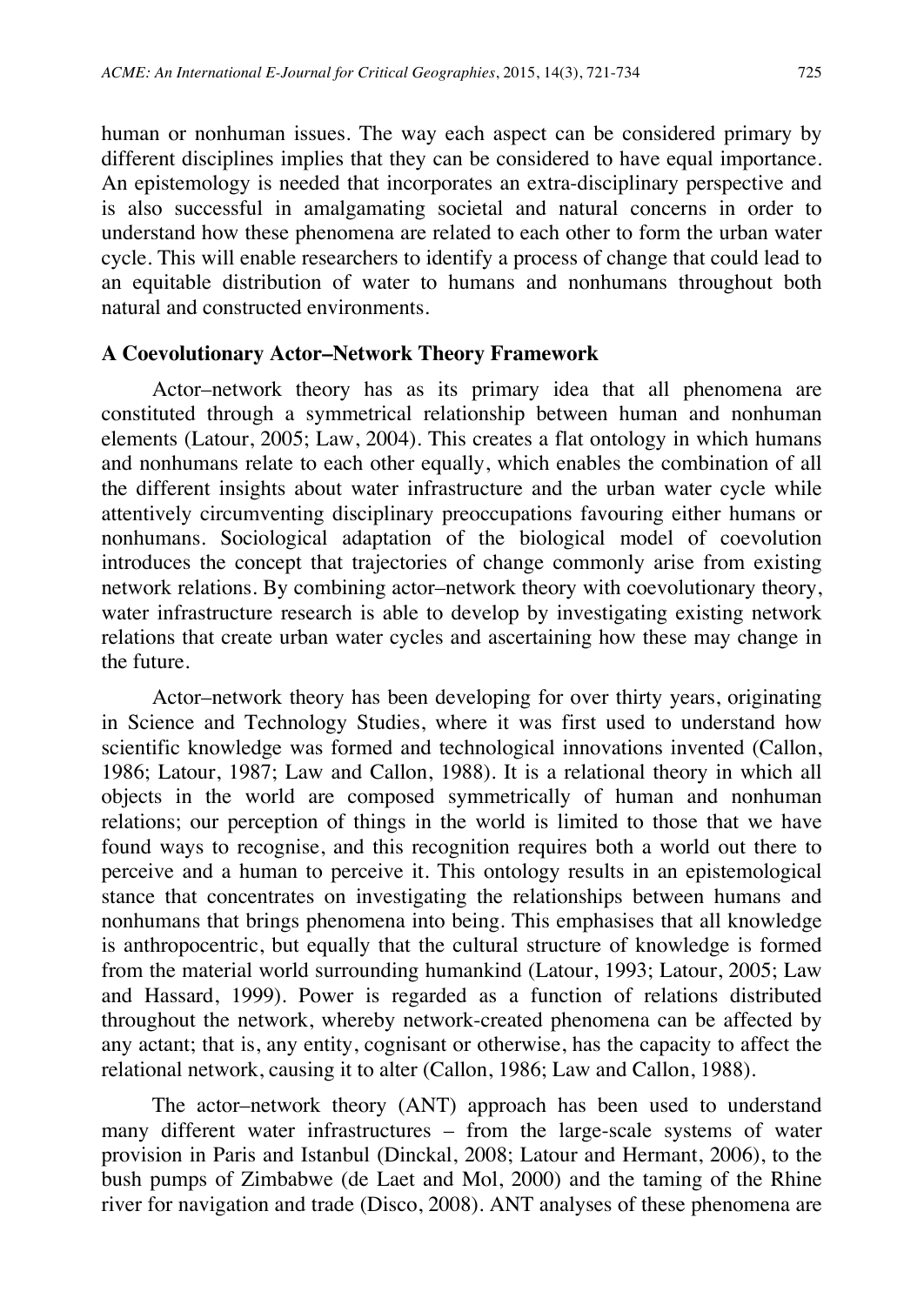snapshots of the relationships between people and objects that make up water infrastructure. Sometimes an actor-network approach describes the relations of the system as it presently exists (Latour and Hermant, 2006); in other instances it describes a change in technology, for example the spreading of water pump technology (de Laet and Mol, 2000), or the control of an urbanising water navigation system (Disco, 2008).

New technologies are examples of intense changes in network relations. Intense changes can be characterised by five distinctive stages: problematisation, interessement, enrolment, mobilisation, and stabilisation (Callon, 1986; Latour, 2004). Problematisation is when an actant (a human or nonhuman agent) decides to effect a specific change in the world. Interessement occurs when an actant begins to probe the relationships between things to determine whether other actants would be willing to make this type of a change in the world. Enrolment is when the actant gathers other relevant actants to make this change. Mobilisation takes place when the actant affects all the other actants and makes the desired change in the world. Finally, stabilisation occurs when all the actant relations are continually mobilised and no longer questioned. This way of looking at change in network relations is useful because its emphasis on relational processes overcomes conventional disciplinary limitations of perspective, which – as discussed earlier – frequently prioritise either human or nonhuman factors. However, it nonetheless fails to probe the question of how new problematisations – decisions to effect change – arise.

The socio-technical approach to understanding water infrastructures and cultures of practice has shown that changes in network relations are caused by problematisations that develop from tensions in the existing network relations between people and technologies – that is, a coevolution of relations (Geels, 2005; Shove, 2004). To the extent that new relations arise from pre-existing relationships between things, a trajectory of change is formed by existing relations (Geels, 2010). These covolutionary changes can occur gradually, through many tiny changes over a long timeframe.

Socio-technical coevolution related to water infrastructures has been studied by Geels and Shove. Geels (2005) demonstrates how piped drinking-water infrastructure has been simultaneously driven by and determinative of the Dutch people's ideas of hygiene. Shove (2004) similarly illustrates how British people's notions of cleanliness are affected by the washing machine as both an agent and an object of change. Both these studies illustrate their examples with over fifty years of incremental change. However, the use of the socio-technical approach focuses on the relationship between technologies and people, largely excluding factors such as ecologies, chemicals, biota, energy, and money, which are also significant components of the urban water cycle. In order to develop a more inclusive theory than socio-technical coevolution – one which takes account of these factors – it is necessary to supplement it with the concept of ANT, which admits the range of phenomenal relations – actants – into analysis of the urban water cycle.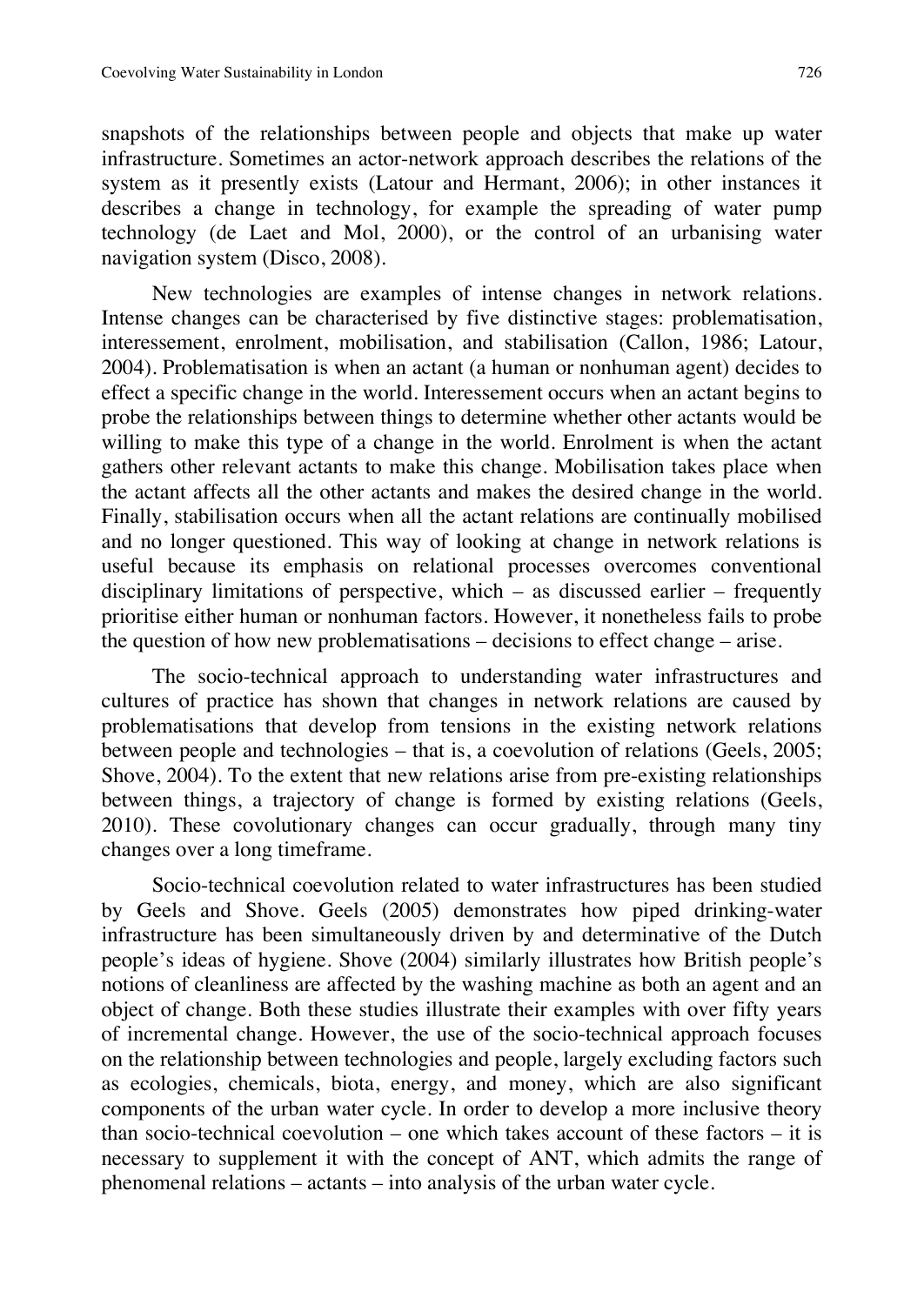My amalgamated coevolutionary actor–network framework adopts the ANT concept of a symmetrical interrelationship of influences between human and nonhuman elements, which are each defined by their inter-relational relevance in terms of actants and networks. ANT also contributes the concept of the process of new network formation and stabilisation. By conjoining ANT with the sociotechnical understanding of network change, relations between humans and nonhumans are understood to be always in flux, continually remade and open to change. Such change is not random: it has a particular trajectory based upon preexisting relations. This moves both theoretical frameworks from describing existing situations to being able to extrapolate conceivable future trajectories that exist within the tensions of current network relations.

## **Coevolutionary Actor-Network Theory Research Methods: Water Cycles in London**

The coevolutionary ANT framework enables this research – the results of which are presented below – to focus on identifying the existing relationships between humans and nonhumans, to investigate their relative stabilities, and to postulate probable new relationships. The framework was used to identify methods to probe specific relationships comprising the urban water cycle in London in order to develop ideas for new types of water cycles allowing improved ecological sustainability and availability. A combination of methods was used for this research, including interviews, group discussions, photographic diaries and notebooks, design illustrations and models, and codesign games, whereby the researcher and participants mutually develop the research objective.

In order to understand the existing relations between actants that constitute the current stabilised water cycle, three methods were employed: interviews; group discussions; and photographic diaries, in combination with notebooks of water interactions. The interviews and group discussions form part of the understanding of how people interact with water on a daily basis in both personal and professional capacities. Fifty-three people took part in this stage, with 30 individual interviews, and 23 group discussants.

The other important element in this research was gained through a 27 exposure photographic diary and a notebook, which were used to log all the water interactions that each person had over a twenty-four hour period. If there was remaining film, then participants logged their periodic water interactions, such as clothes washing, and others that were meaningful, such as picnicking by a pond. Thirty-five diaries were returned. The combination of diarised entries and photography helped to trace the human–nonhuman relationships that create the extant urban water cycle. It also increased participants' awareness of their water use in order to facilitate a nuanced discussion of how this might alter if their access to water changed.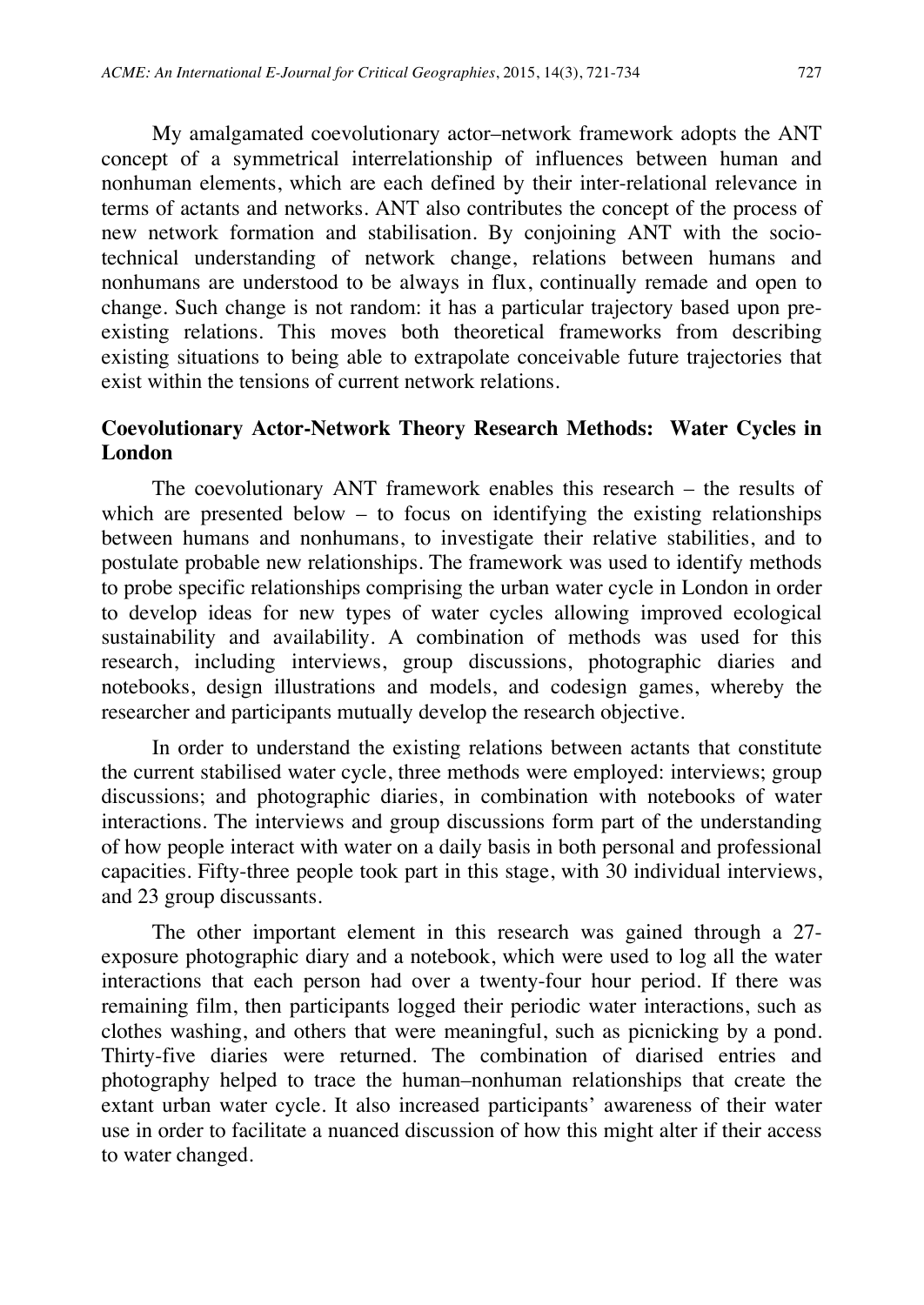The interviews and group discussions investigated how people imagined their water interactions would alter if they were faced with an extreme water shortage or an extreme excess of water. In the case of extreme shortage, a scenario was posed in which direct water supply to the point of use ceased, and the only available water source was a standpipe about 750m from the front door of the home. In the case of extreme excess, participants considered the scenario of seasonal flooding to the property of approximately 30 centimetres deep, which occurred for about a fortnight annually. Respondents' conjectures about their behaviour in these hypothetical situations revealed which relations were more likely to be discontinued and which ones would be maintained. It also indicated the likelihood of such a strategy being adopted by the number of people who suggested the same behaviour.

Thematic analysis of the interviews, group discussion and diaries was conducted to gain an understanding of the existing, stable and fragile relationships that create the urban water cycle in London. From this analysis it was then possible to speculate on probable coevolution pathways that could form in the future through alteration of these relationships.

The problematisation – the decision to effect specific change – was identifying how to create increased sustainable water availability for people and ecologies in London. Interessement was created through two means: first, by using coevolution pathways to formulate design propositions, which reconfigured the quantity, quality and location of water. These design propositions were expressed in illustrations, models and verbal descriptions. Secondly, interessement was tested by employing these coevolution design propositions as the basis for further interviews and group discussions. Forty of the original 53 participants returned for the second stage of interview or group discussion.

When combined, the design propositions, the interviews and group discussions found the human and nonhuman relationships that were most likely to be mobilised in the future, and those that were least likely to occur due to an assessed lack of actantial support – that is, insufficient interessement. The result was the identification of two potential coevolution pathways for new water cycles in London. The interessement for these two coevolution pathways was retested for saturation through group discussions involving 15 original participants and 23 new people who had not participated in either of the first two stages.

One coevolution pathway, involving recycling human waste through a dry sanitation system, was further explored through codesign games. Rather than the researcher being the actant that develops the design actant for interessement, as was the case in the earlier stage of this methodology, the codesign games brought together 14 people – two having participated in the previous stages – to work together to formulate design propositions that respond to this coevolution pathway. Together they combined actants in a new set of relations, a new water cycle.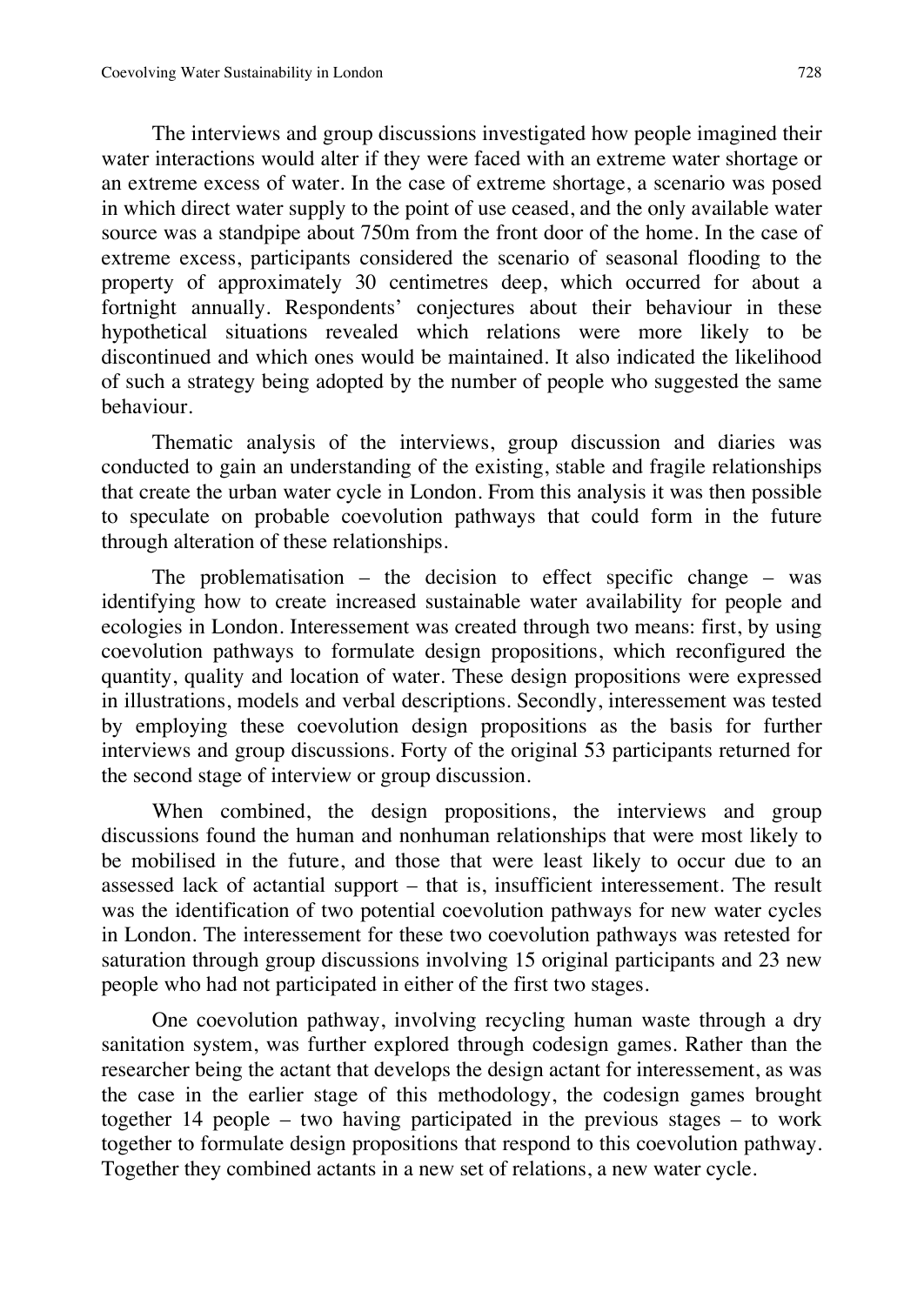The codesign games presented an initial context in which a change in sanitation may or may not occur in the view of the participants for an existing area in London. People then worked in teams of three or four with paper, printers, video cameras, figurines, play dough and other found materials to develop the new nonhuman and human relationships that would need to occur to realise or impede the future adoption of dry sanitation infrastructure in London. These human and nonhuman relations included the designs of material configurations, behavioural characteristics, ways of governance, forms of management, and types of economies. These were expressed in three short videos explaining the new relations between given actants.<sup>2</sup>

## **Coevolution Pathways for New Urban Water Cycles in London**

As mentioned earlier, this research process identified two distinct coevolutionary pathways that would create new water cycles which enabled increased water sustainability and availability for people and ecologies.<sup>3</sup> These were: polyculture water reuse communities; and a human waste harvesting system. These were interpreted as viable coevolutionary pathways because many people expressed the desire to mobilise these networks over the course of all the stages of the interviews and group discussions.

The coevolutionary pathway of polycultural water reuse communities was developed from existing and imagined water reuse projects that began with simply reusing water in the kitchen, escalated to piped bath and shower diversions to the garden, through to tanks to store water for future reuse, and finally to a complex network of ponds, wetlands and reservoirs from which food, energy and clean water could be generated.

This final proposal of polycultural water reuse communities would result in new forms of public space, infrastructure, products, markets, jobs, governance, management and ecologies. It would repurpose part of back garden areas to create the space for this infrastructure and connect it to nearby public and commercial buildings. This implies new types of social relationships between neighbouring properties and residents. The management of the infrastructure would constitute new employment roles, and the products that could be harvested from aquaculture would create new markets for food crops, animal feed, or biofuels.

The second coevolutionary pathway was the development of a human waste harvesting system by implementing a dry sanitation infrastructure system. Dry

 $\overline{a}$ 

<sup>&</sup>lt;sup>2</sup> The videos created are available via these links: "Silvia Makes a Poo":

http://www.youtube.com/watch?v=r4\_wQPn2FKY&feature=youtu.be

<sup>&</sup>quot;McWorm": http://www.youtube.com/watch?v=0UZGnRjpi0s&feature=youtu.be

<sup>&</sup>quot;Status Quo": http://www.youtube.com/watch?v=wCAtt6JueMM&feature=youtu.be

<sup>3</sup> For further details of the results, please see "Hydro-Urbanism: Reconfiguring the urban water-cycle in the lower Lea river basin, London", available at: http://discovery.ucl.ac.uk/1342812/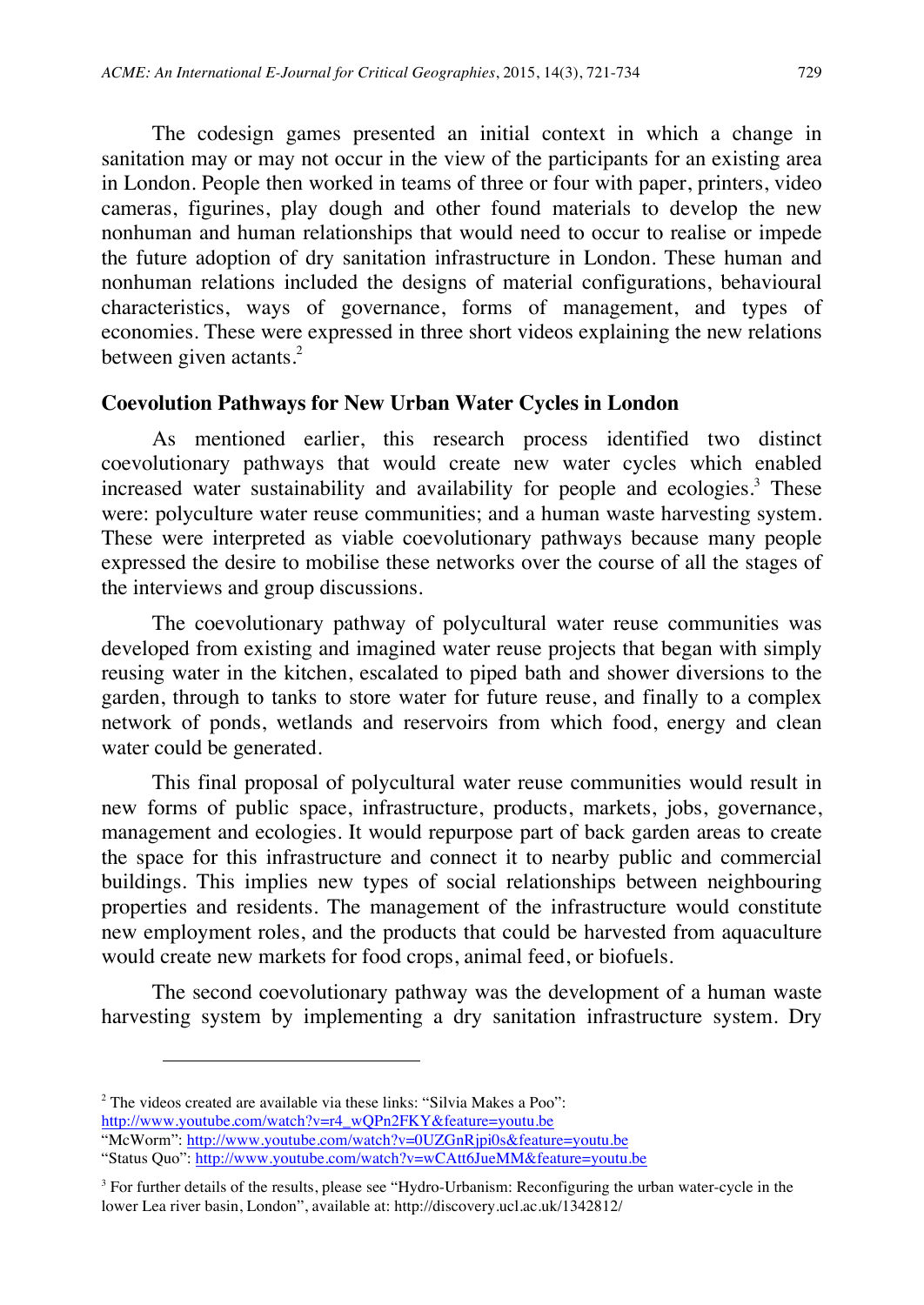sanitation removes the need to flush the toilet, thereby diluting valuable fertilizer produced from human waste. This coevolutionary pathway arose from several participants' existing practices of not flushing the toilet after urination, reserving cistern water for defecation only. In times of water scarcity this "If it's yellow, let it mellow" practice has been an adaptive strategy used by many people with access to flush-cistern toilets. It was acknowledged by research participants that the social acceptability of this practice was not widespread, and also regarded as inefficient in comparison with the ideal of waterless alternatives, as cistern water would continue to be required. This tension led to the suggestion of dry sanitation, which gave rise to the prospect of waste harvesting as part of its treatment.

A dry sanitation, waste harvesting system would result in new infrastructure for the collection, treatment and reuse of human waste, as well as new products and job roles. Treatment could be undertaken on existing sites of wastewater treatment, or new sites could be developed in locations close to places of urban agriculture. The products from this system would be used for fertilizers and biofuels.

Beyond the interviews and group discussions that had reached a saturation point for both of these coevolutionary pathways, the codesign games further explicated the human and nonhuman mobilisations that people felt would be necessary to establish a functioning dry sanitation system in London. One video shows how the status quo of waterborne sanitation would remain due to health concerns and sunk investment in existing infrastructure. Another video shows a complete new economy based on recycling human waste through a neighbourhood vacuum flush, urine collection, and biodigester infrastructure system combined with a local farmers' market, fertilizer and food distribution system. The third video documents a system of treatment that ties in with potential shortages in the food supply chain for proteins and suggests vermiculture as a sustainable means of producing animal protein and replacing pastoralism.

Given the brevity of the research period and the expense of material alteration, it is not possible to explore the results of mobilisation and stabilisation of actants in a new water cycle. However, to the extent that codesign games and interview processes function as a demonstration of potential change, the participants in this research have collaboratively supported alternative water systems to the present infrastructure and have made various changes to their personal water cycles – that is, they have mobilised as actants in a changing network of human/ nonhuman relations. Their personally-instigated changes have included the creation of ponds, the installation of water meters, hand pumps, rainwater collection tanks, and drinking-water saving devices. One participant even documented a household decrease of water consumption from 70L/person/day to 52L/person/day between the first and the second interviews.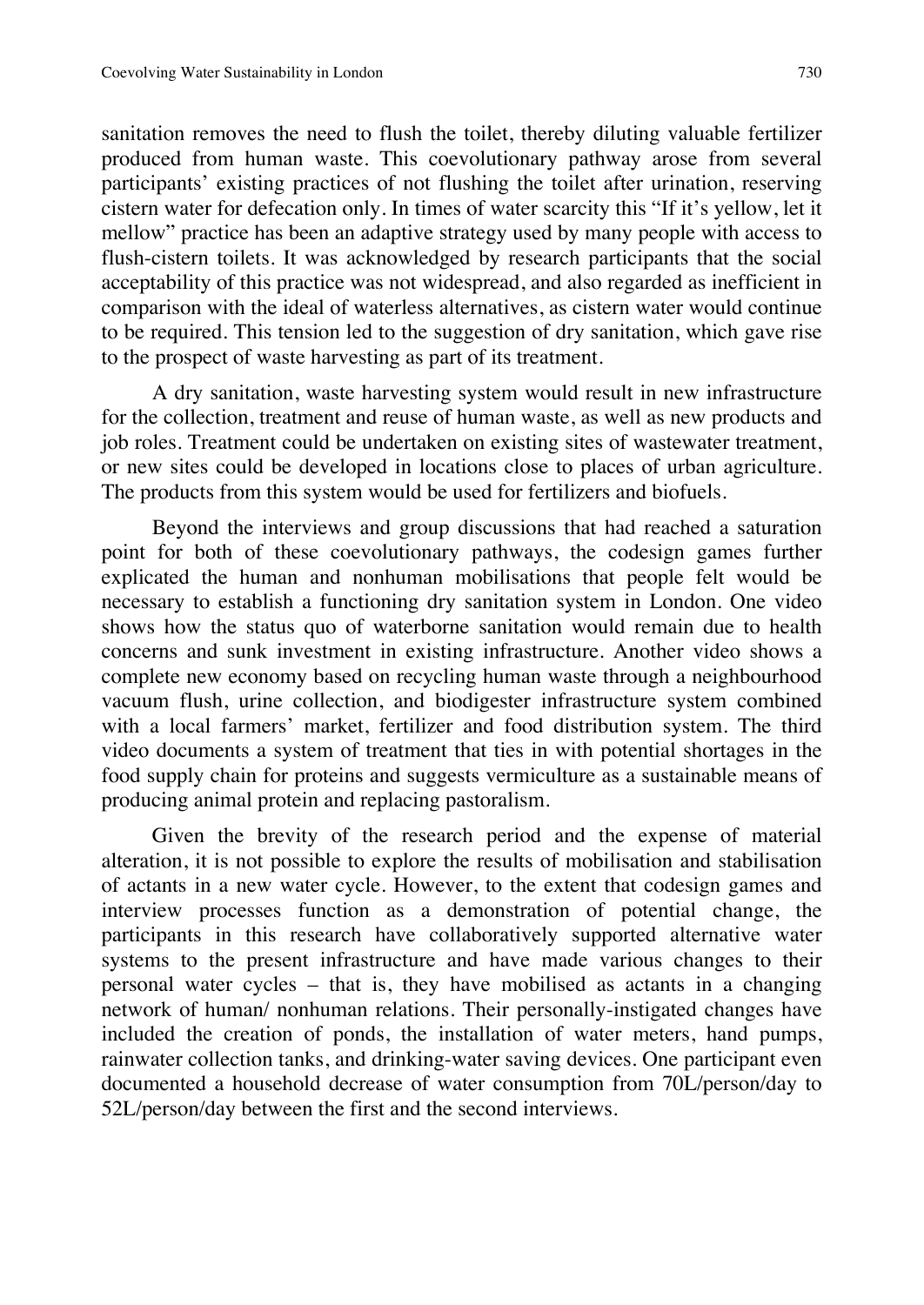### **Reflections on the New Method**

Using coevolutionary ANT as a theoretical framework with which to develop research results has enabled detailed investigation of the microcosm of people's individual material worlds, cultures, practices and ideas concerning water use. These ideas and practices might then be used to inform infrastructural, ecological, governance, market, and management changes. Coevolutionary ANT first uses ethnographic techniques to document – and make participants self-aware of – household water use. It then uses this self-awareness to speculate on how the current circumstances might be transformed in the future given a particular problematisation of their current water situation. The process of establishing selfaware and participatory engagement in this research project enabled two different proposals concerning current water usage; these proposals were investigated using design propositions to find if they would garner sufficient support (or *interessment*) with the research participants. Codesign game then developed the individual design proposals into collectively endorsed infrastructural models cognisant of the human and nonhuman relations that form existing and new water cycles in London.

This set of methods resulted in the identification of two coevolution pathways for water sustainability in London: polycultural water reuse communities, and the harvesting of human waste through dry sanitation. Both of these ideas can be seen as radical changes to the existing regime, which encourages people to flush and forget, yet they are both based on the micro-understanding of people's existing material worlds, practices, and ideas of the future.

#### **Wider Applicability of Coevolutionary Actor–Network Theory**

This research found two specific coevolution possibilities for new urban water cycles in London that were attuned to the local tensions within the existing network of the local urban water cycle. The theoretical basis and methods of this research have the capacity to be applied to water infrastructure scenarios further afield, allowing for an array of innovative water cycle models relevant to local water practices and sources. In so doing this could challenge the predominant paradigm of large-scale piped infrastructure for the distribution of water.

The availability of adequate potable water is a problem for people all over the world. Different places offer different types of fresh water (Gleick *et al*., 2006); one water infrastructure solution cannot possibly suit all situations. How we use water influences what we believe to be an adequate supply; but, equally, how we use water depends on numerous specific material relationships. By using a coevolutionary ANT approach it is possible to understand the existing water cycle and its innate tensions, and consequently to investigate these nascent coevolution pathways as a means of determining their applicability and appeal. By considering both applicability and the likelihood of support, this combined approach makes it possible to develop infrastructural transformation that is responsive to the unique water ecologies of the locality and to existing local water practices.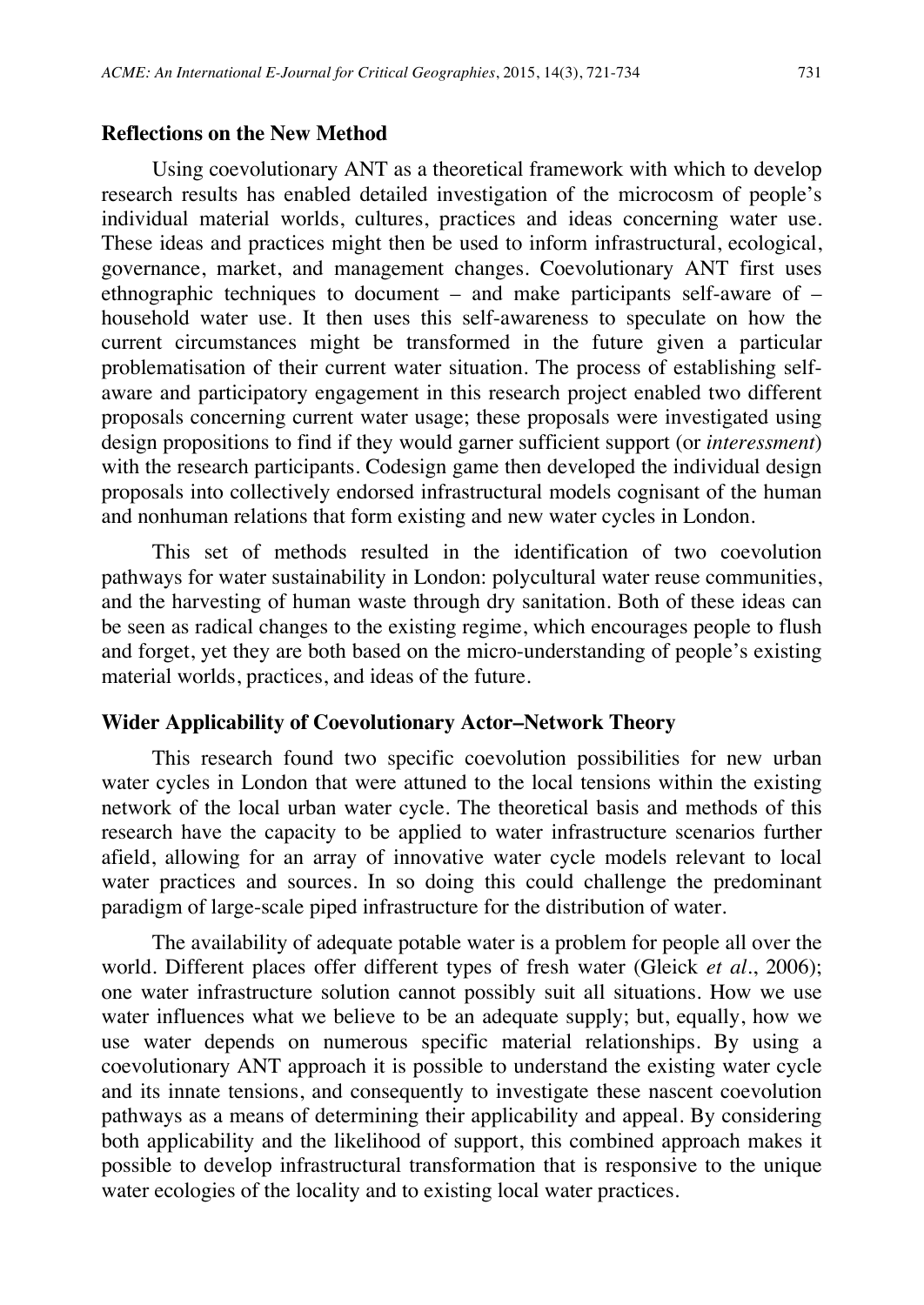The coevolutionary ANT framework and the methods it applies form ways in which the micro infrastructures of people's everyday changing material practices and desires can be linked to macro changes in infrastructure, ecologies, governance, management, markets, culture and social relations. This framework is demonstrably of value in exploring new means of water sustainability in London, and would be valuable to other regions facing water stress. As a framework that joins the micro with the macro, people and things, its breadth of applicability to the many other problems that we face today – such as clean energy supply, air pollution, and spaces for wellbeing – is clearly evident.

### **References**

- Alberti, Marina. 2008. *Advances in Urban Ecology: Integrating Humans and Ecological Processes in Urban Ecosystems*, 1st ed. New York: Springer.
- Allon, Fiona and Zoë Sofoulis. 2006. Everyday water: cultures in transition. *Australian Geographer* 37 (March): 45-55.
- Barlow, Maude and Tony Clarke. 2002. *Blue Gold: The Battle Against Corporate Theft of the World's Water*. London: Earthscan.
- Butler, David and Fayyaz Ali Memon. 2006. *Water Demand Management*. Vol. 1. London: IWA Publishing.
- Callon, Michel. 1986. Some elements of a sociology of translation: Domestication of the scallops and the fishermen of St. Brieuc Bay. In, John Law (ed.), *Power, Action and Belief: A New Sociology of Knowledge?* London: Routledge, pp. 196-223.
- De Laet, Marianne and Annemarie Mol. 2000. The Zimbabwe Bush Pump. *Social Studies of Science* 30(2): 225-63.
- Dinckal, Noyan. 2008. Arenas of experimentation: Modernizing Istanbul in the late Ottoman Empire. In, Mikael Hard and Thomas J. Misa (eds.), *Urban Machinery*. London: The MIT Press, pp.49-69.
- Disco, Cornelis. 2008. Taming the Rhine: Economic connection and urban competition. In, Mikael Hard and Thomas J. Misa (eds.), *Urban Machinery*. London: The MIT Press, pp. 23-47.
- Environment Agency. 2006. *The London Catchment Abstraction Management Strategy*. Bristol: Environment Agency.
- Environment Agency. 2009. *Water for People and the Environment: Water Resources Strategy for England and Wales*. Bristol: Environment Agency.
- Gandy, Matthew. 2005. Cyborg urbanization: Complexity and monstrosity in the contemporary city. *International Journal of Urban and Regional Research* 29(1): 26-49.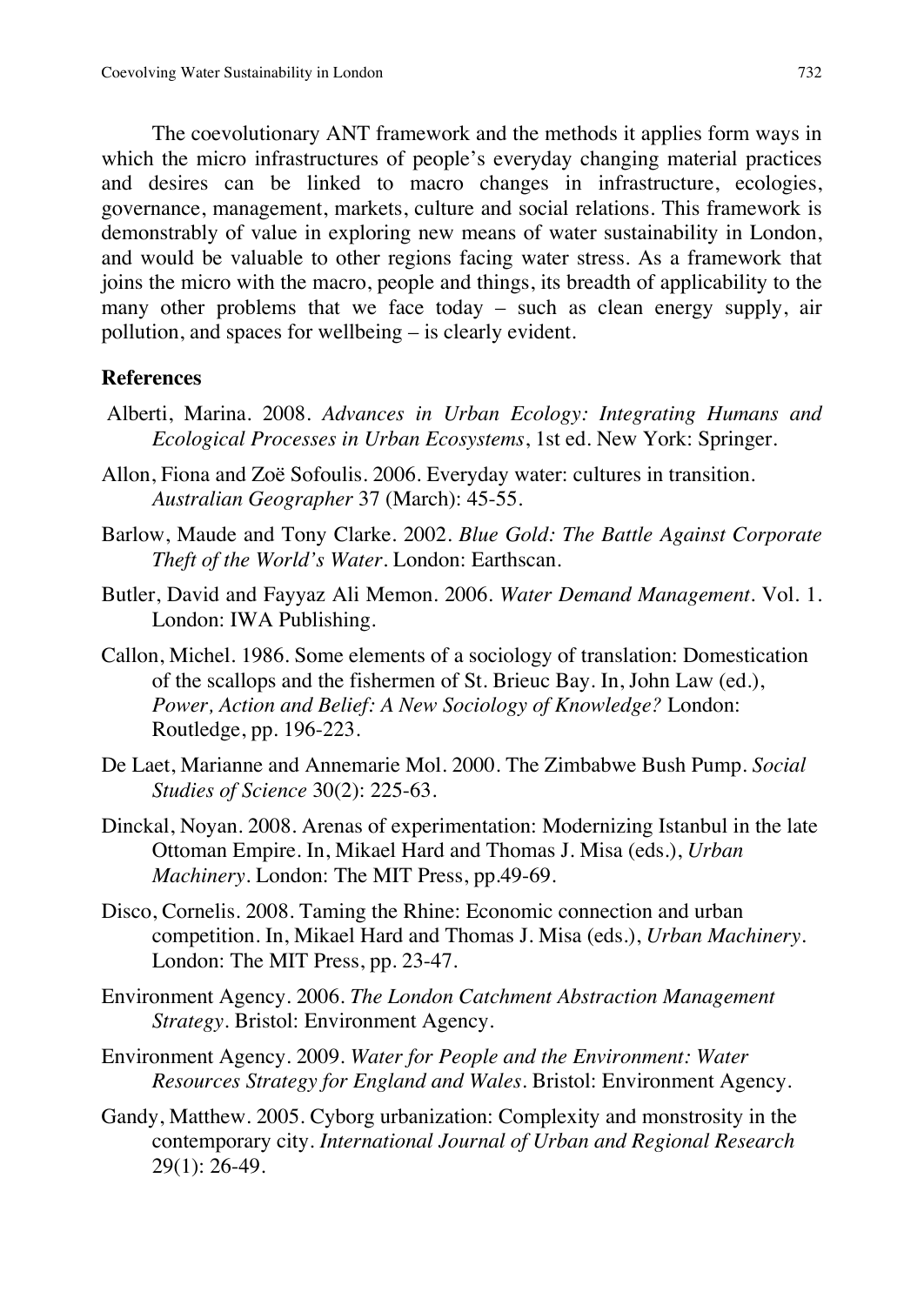- Geels, Frank. 2005. Co-evolution of technology and society: The transition in water supply and personal hygiene in the Netherlands (1850-1930) – A case study in multi-level perspective. *Technology in Society* 27(3): 363-97.
- Geels, Frank. 2010. Ontologies, socio-technical transitions (to sustainability), and the multi-level perspective. *Research Policy* 39(4): 495–510.
- Gleick, Peter H., Heather Cooley, David Katz, Emily Lee, Jason Morrison, Meena Palaniappan, Andrea Samulon and Gary H. Wolff. 2006. *The World's Water: The Biennial Report on Freshwater Resources*. Washington: Island Press.
- Goubert, Jean-Pierre. 1986. *The Conquest of Water: The Advent of Health in the Industrial Age*. Translated by Andrew Wilson. Cambridge, Oxford: Polity Press and Basil Blackwell Ltd.
- Graham, Stephen and Simon Marvin. 2001. *Splintering Urbanism: Networked Infrastructures, Technological Mobilities and the Urban Condition*. London: Routledge.
- Greater London Authority. 2009. *The London Plan: Spatial Development Strategy for Greater London (Consultation Draft Replacement Plan)*. London: Greater London Authority.
- Harvey, David. 1989. *The Urban Experience*. Baltimore: Johns Hopkins University Press.
- Harvey, David. 2006. *Limits to Capital*. London: Verso.
- Heynen, Nikolas C., Maria Kaika and Erik Swyngedouw. 2006. *The Nature Of Cities : Urban Political Ecology and the Politics of Urban Metabolism*. Abingdon: Routledge.
- Jones, Emma M. 2013. *Parched City: A History of London's Public and Private Drinking Water*. Winchester: Zero Books.
- Latour, Bruno. 1987. *Science in Action: How to Follow Scientists and Engineers through Society*. Cambridge: Harvard University Press.
- Latour, Bruno. 1993. *We Have Never Been Modern*. Translated by Catherine Porter. Cambridge: Harvard University Press.
- Latour, Bruno. 2004. *Politics of Nature: How to Bring the Sciences into Democracy*. Translated by Catherine Porter. Cambridge: Harvard University Press.
- Latour, Bruno. 2005. *Reassembling the Social: An Introduction to Actor-Network-Theory*. Oxford: Oxford University Press.
- Latour, Bruno, and Emilie Hermant. 2006. *Paris: Invisible City*. Translated by Liz Carey-Libbrecht. http://www.bruno-latour.fr/virtual/index.html#.